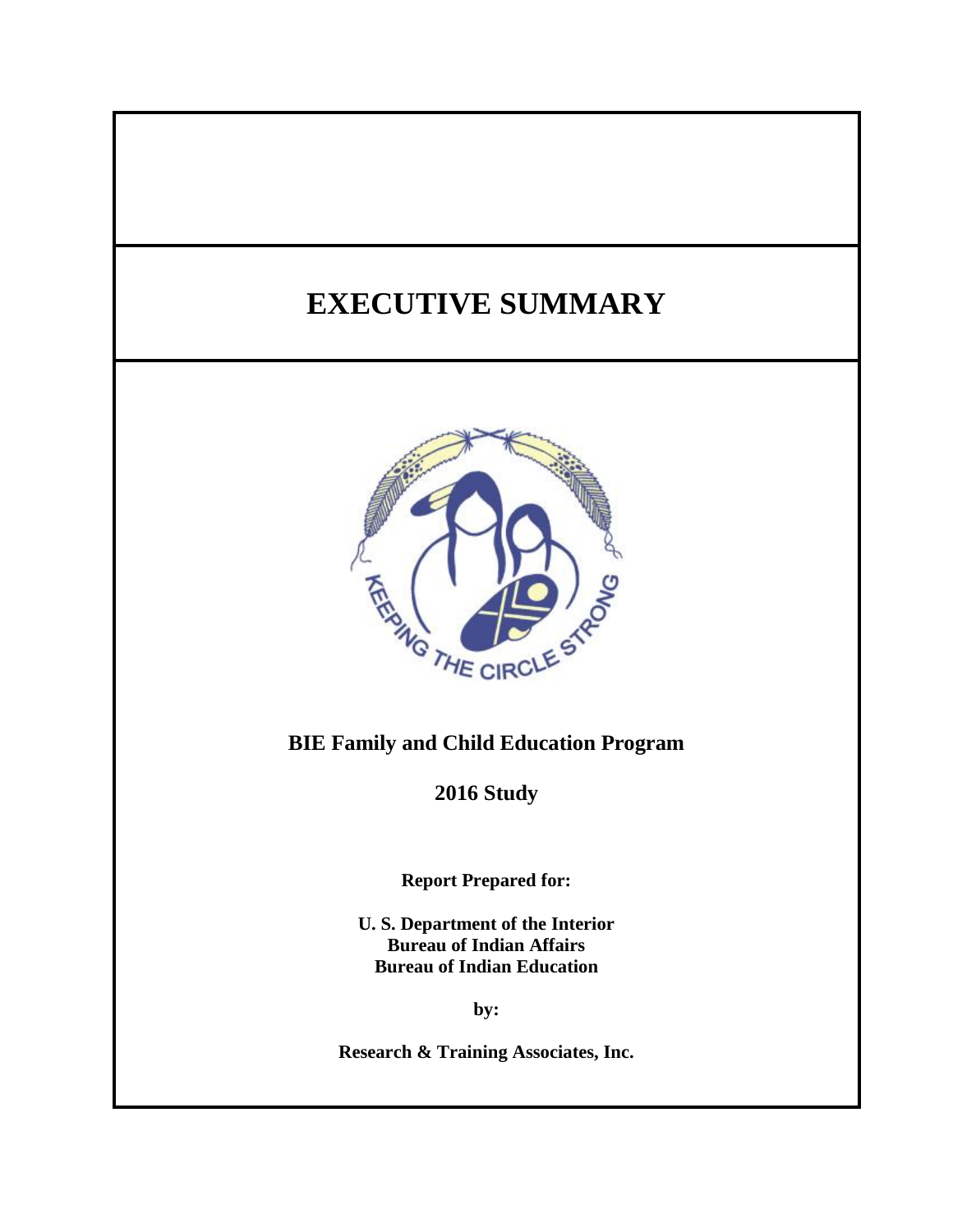## **EXECUTIVE SUMMARY**<sup>1</sup>

In 1990, the Bureau of Indian Education  $(BIE)^2$  initiated the Family and Child Education (FACE) program, an integrated model for an American Indian early childhood education/parental involvement program. The FACE program primarily serves families with children prenatal to 5 years of age by providing early childhood, parenting and adult education services. The goals of the FACE program are to:

- Support parents/primary caregivers in their role as their child's first and most influential teacher.
- Strengthen family-school-community connections.
- Increase parent participation in their child's learning and expectations for academic achievement.
- $\blacklozenge$  Support and celebrate the unique cultural and linguistic diversity of each American Indian community served by the program.
- Promote school readiness and lifelong learning.<sup>3</sup>

#### **Program Design and Implementation**

 $\overline{a}$ 

The FACE program is implemented through a collaborative effort of the BIE, Parents as Teachers National Center (PAT), and the National Center for Families Learning (NCFL). Programs are located at BIE schools. PAT provides the home-based model and NCFL provides the center-based model. Home-based and center-based models have been integrated and infused with tribal language and culture to achieve the FACE model. PAT and NCFL provide the training and technical assistance to implement their components.

Home-based services are delivered by parent educators primarily to families with children ranging from prenatal to 3 years of age, although they also serve children from 3 through 5 if their family cannot participate in center-based services or other preschool services. Parent educators are trained and certified to use the PAT *Foundational, Model Implementation* and *Foundational 2 Curriculum–Three through Kindergarten* curricula in planning services for families. PAT's approach to parent education and family support includes three key areas of emphasis throughout the curriculum: development-centered parenting, parent-child interaction, and family well-being. The blend of personal visit plans and guided planning tools allow parent educators enough flexibility to individualize services for families while maintaining consistency required to produce desired outcomes. This approach and curriculum also help to organize discussions around family

<sup>1</sup> This document summarizes the *2016 Study of the BIE Family and Child Education Program* that was prepared for the Bureau of Indian Education, Bureau of Indian Affairs, U.S. Department of the Interior by Research & Training Associates, Inc. (11030 Oakmont, Overland Park, KS 66210-1100) in May, 2017. Authors are: V. Yarnell, T. Lambson, and J. Pfannenstiel.

<sup>&</sup>lt;sup>2</sup> Formerly the Bureau of Indian Affairs—BIA, Office of Indian Education Programs.

<sup>3</sup> Bureau of Indian Affairs, Bureau of Indian Education. (2015). *Family and Child Education (FACE) Guidelines* (p. 1). Washington, DC: Author.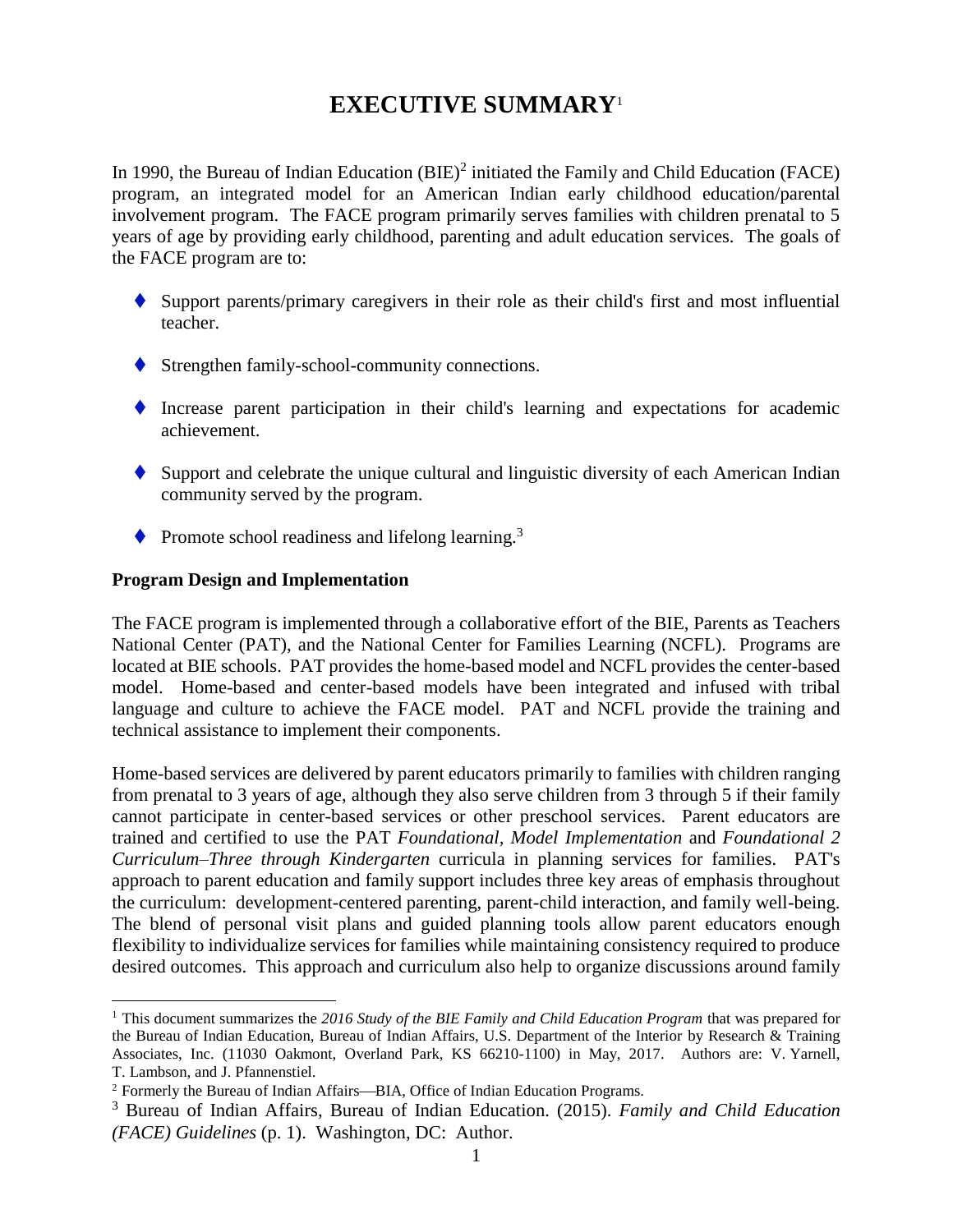well-being, child development, protective factors, and parenting behavior to strengthen the parent educator and family relationships. Services are delivered through weekly or bi-weekly personal visits that are usually 60-90 minutes in duration, monthly FACE Family Circles (Group Connections), periodic screening of overall health and development of the child, and referrals to school and community services.

NCFL provides training and technical assistance for center-based services, which are offered in the school facility and community to children aged 3 to 5 years and their parents. The components are adult education, early childhood education, Parents and Children Together Time® (PACT Time), and Parent Time. Adult education addresses the academic and employability needs of the parents and supports the enhancement of parenting skills, school and community involvement, and cultural identity. Early Childhood Education is provided for children through the implementation of the NCFL *CIRCLES: A Developmentally Appropriate Preschool Curriculum for American Indian Children* that emphasizes literacy and active involvement of children in their learning. The BIE Early Learning Guidelines and Preschool Standards for Math and Language/Literacy<sup>4</sup> are implemented to facilitate a smooth transition for children from FACE preschool to kindergarten. PACT Time provides parent-child interaction each day and includes bringing parents and children together to work, play, read, and learn. Interactions can take place in the classroom and in the home and can lead to positive language, literacy, emotional, and cognitive development of children. Center-based services also include periodic screening of overall health and development of the child and referrals for services.

Home- and center-based staffs collaborate to provide comprehensive services to all FACE families and to support family transitions, such as children transitioning to preschool or kindergarten, and adults transitioning to employment or other educational programs. The center-based staff also supports teachers and parents in elementary school classrooms where parents engage in PACT Time with their child.

#### **FACE Participation**

 $\overline{a}$ 

During the 26-year history of FACE, the number of schools implementing FACE increased from the initial six programs to 43 programs in PY16 (over time, FACE has been implemented in 61 different schools; 18 programs discontinued for various reasons). FACE has served 46,734 participants, including 24,911 children and 21,823 adults in approximately 18,700 American Indian families. Since the inception of the FACE program, 62% of children and adults participated in only the home-based component, 20% participated in only the center-based component, and 18% participated in the full FACE model (receiving both home- and center-based services). Of the 19,090 FACE children who received home-based services since the inception of FACE, 21% transitioned into center-based preschool, comprising almost half of the children who received center-based services.

The positive impacts of the FACE program are evidenced by its longevity. Four of the original six programs still serve families. Over the program's history, 150 participants received FACE services first as a child and then as an adult. The oldest former child participant is now about 30 years of age.

<sup>4</sup> Bureau of Indian Affairs, Bureau of Indian Education. (2006). *FACE early childhood standards, 2006-2007* (pp. 1- 2). Washington, DC: Author. Developed by a team of early childhood practitioners and experts from BIE, FACE programs, NCFL, PAT, and Research & Training Associates, Inc.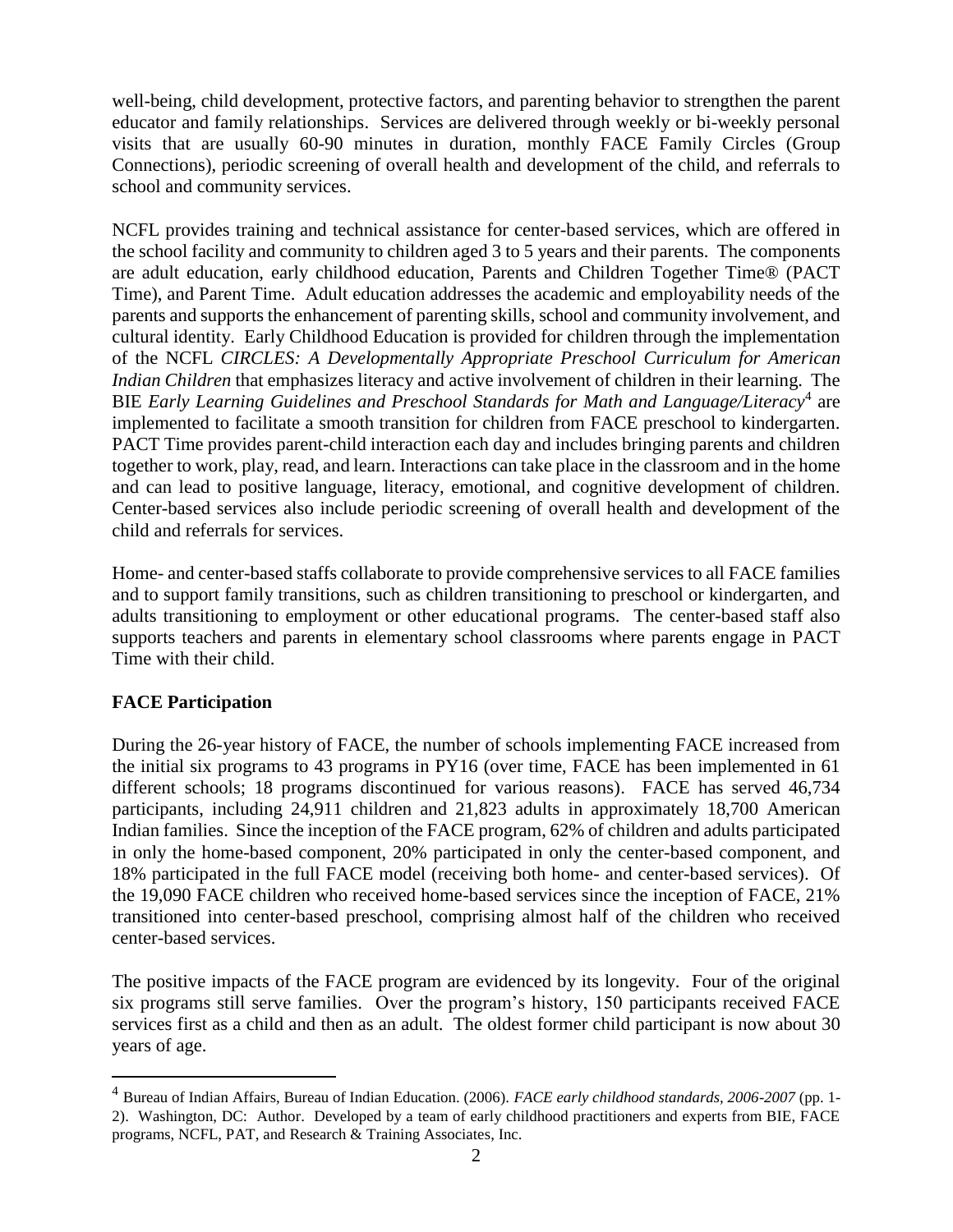PY16 participants include 2,221 children and 2,108 adults from 1,916 families served at 43 sites (see Table 1). Two-thirds of participants received home-based-only services, 29% participated in center-based-only services and 4% participated in both home- and center-based services.

|                  | <b>Center-based only</b> |      | <b>Home-based only</b> |      | <b>Both Center- &amp;</b><br><b>Home-based</b> |      | <b>All Services</b> |
|------------------|--------------------------|------|------------------------|------|------------------------------------------------|------|---------------------|
|                  |                          | $\%$ |                        | $\%$ |                                                | $\%$ |                     |
| Adults           | 603                      | 29   | 1,386                  | 66   | 119                                            |      | 2,108               |
| Children         | 672                      | 30   | 1.495                  | 66   | 54                                             |      | 2,221               |
| All Participants | 1,275                    | 29   | 2,881                  | 66   | 173                                            | 4    | 4,329               |

#### **Table 1. Number and Percentage of Participants by FACE Services Received During PY16**

During PY16, 1,549 children and 1,505 adults received home-based services, participating in an average 10 personal visits and one group meeting during the year. Center-based services were provided to 726 children who attended FACE preschools, and 722 adults who participated in at least some of the center-based services (adult education, PACT Time, and Parent time). A total of 552 adults participated in an average 133 hours of adult education, 670 adults participated in an average 47 hours of PACT Time, and 620 attended 43 hours of Parent Time.

Prior to PY15, center-based families were required to participate in four center-based components: FACE preschool, adult education, PACT Time, and Parent Time. The adoption of more flexible requirements resulted in different types of center-based participation among families beginning in PY15. The most notable result of this change was a large increase in the number of children who attended the FACE preschool, which increased from 521 children in PY14 to 743 in PY15 and 726 in PY16.<sup>5</sup> The number of adults participating in at least one component increased from 619 in PY14 to 693 in PY15 and 722 in PY16. Based on research findings and FACE studies, the revised 2015 FACE guidelines emphasize the importance of parent involvement in their child's development and education by requiring parents to participate in some form of parent engagement activities even if they do not participate in FACE adult education.

Of PY16 center-based adults, 67% participated in the original model: adult education, PACT Time, and Parent Time; 16% attended only PACT Time and Parent Time, and 17% participated in various other combinations of center-based adult services (e.g., adult education and PACT Time but no Parent Time; PACT Time only, etc.)

#### **Screening and Preventive/Safety Outcomes for FACE Children**

 $\overline{a}$ 

The early prevention and detection of developmental delays and health and dental problems is a critical component of the FACE program. Periodic screenings provide the means for early prevention, detection and intervention. The following are findings for PY16 FACE children:

 $\blacklozenge$  Ninety-three percent of children—including 92% of home-based children and 94% of centerbased children—were screened during PY16.

 $<sup>5</sup>$  The number of preschoolers served is missing for one site in PY16 due to the program's records being vandalized.</sup>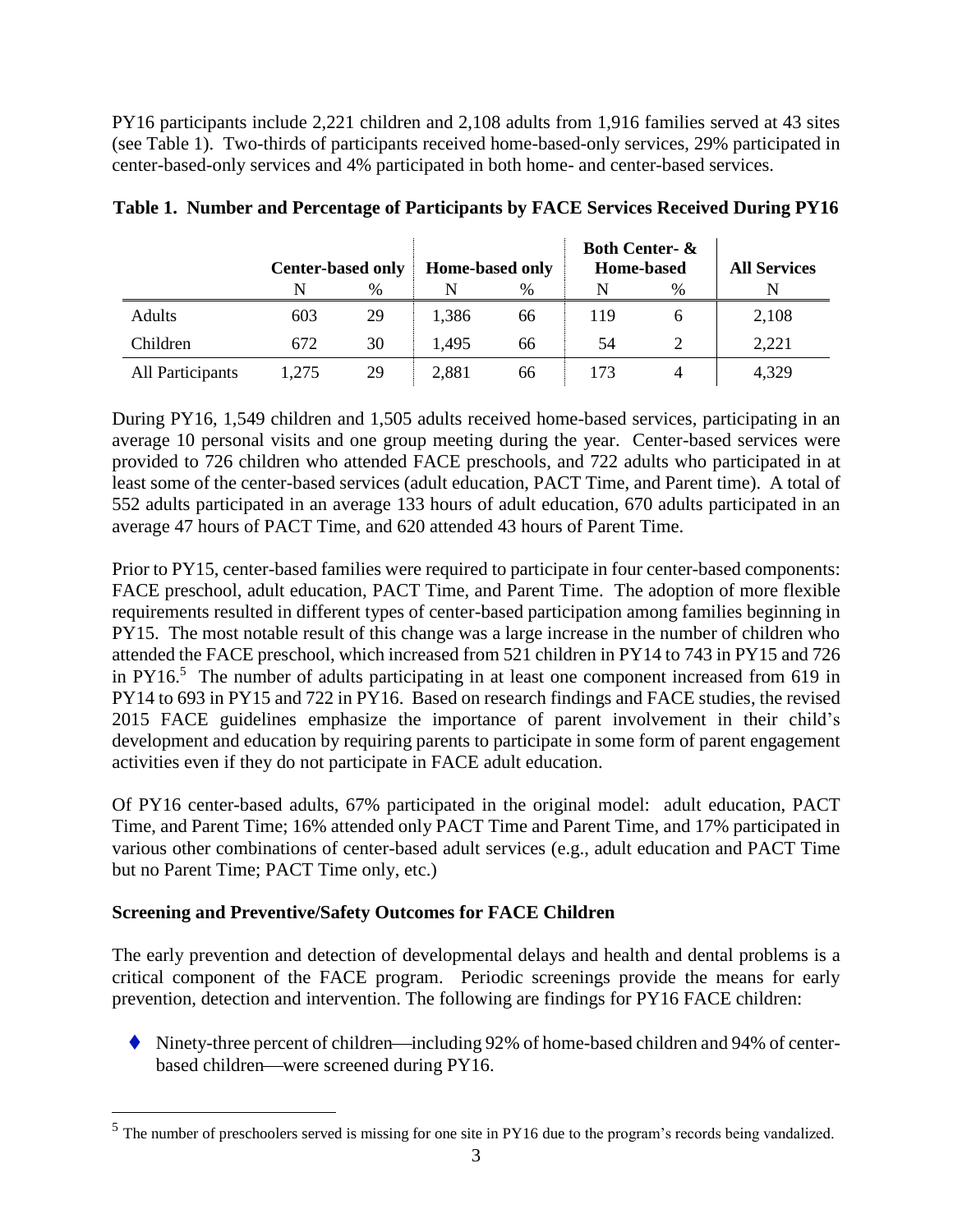- Of children who were screened, 25% were identified with developmental concerns—mostly in the areas of language/communication and physical development. Approximately half of children identified with concerns (or 12% of all screened children) were referred for services.
- Fifteen percent of all screened children (20% of screened center-based children and 13% of screened home-based children) were identified with language/communication concerns.
- Six percent of PY16 children have an IEP or IFSP. The most frequently identified type of need is speech or language delay, reported for 65% of these children. Of the children ready to exit FACE preschool and enter kindergarten, 15% have an IEP/IFSP, an increase of 4 percentage points compared with the previous year.
- Almost one-third of children demonstrated special medical concerns at birth.
- Eight percent of children have ongoing medical conditions, most frequently respiratory system issues and integumentary system conditions.
- Sixteen percent of children older than  $1\frac{1}{2}$  years were diagnosed with dental abnormalities, mostly due to decay of their baby teeth.
- $\blacklozenge$  Nationally, 71.6% of children aged 19-35 months are current with their immunizations.<sup>6</sup> By comparison, 92% of PY16 FACE children in this age group were current with the recommended immunizations.
- ◆ Parents reported that 98% of PY16 FACE children use car seats. Appropriate use of car seats for children has been a large focus in FACE parenting education. This focus on safety extends to the use of helmets when biking or skating. For children aged 4 or older, 65% reportedly wear a helmet when engaged in these activities.
- Ninety-one percent of children are routinely taken to the same medical facility for regular medical check-ups and sick care. Eighty-nine percent of children are within normal weight and height limits for their age. At least 83% of the FACE children are covered by a health insurance plan, a dramatic two-year increase over the percentage in PY14 when only half of the children had medical insurance coverage.

#### **Cognitive Outcomes for FACE Children**

Center-based staff members and parents are trained to implement a reading strategy that is designed to increase the vocabulary and language comprehension of young children. FACE preschool children are assessed with the *Expressive One-Word Picture Vocabulary Test* (EOWPVT) to measure growth in expressive vocabulary.<sup>7</sup> Teachers administer the assessment in

 $\overline{a}$ 

<sup>6</sup> [http://www.cdc.gov/mmwr/preview/mmwrhtml/mm6433a1.htm#Tab2](http://www.cdc.gov/mmwr/preview/mmwrhtml/mm6433a1.htm%23Tab2) (Holly A. Hill, MD, PhD; Laurie D. Elam-Evans, PhD; David Yankey, MS, MPH; James A. Singleton, PhD; Maureen Kolasa, MPH. National, State, and Selected Local Area Vaccination Coverage Among Children Aged 19–35 Months — United States, 2014. Morbity and Morbity Weekly Report from Center for Disease Control and Prevention, August 28, 2015 / 64(33);889-896.)

 $<sup>7</sup>$  Published by Academic Therapy Publications.</sup>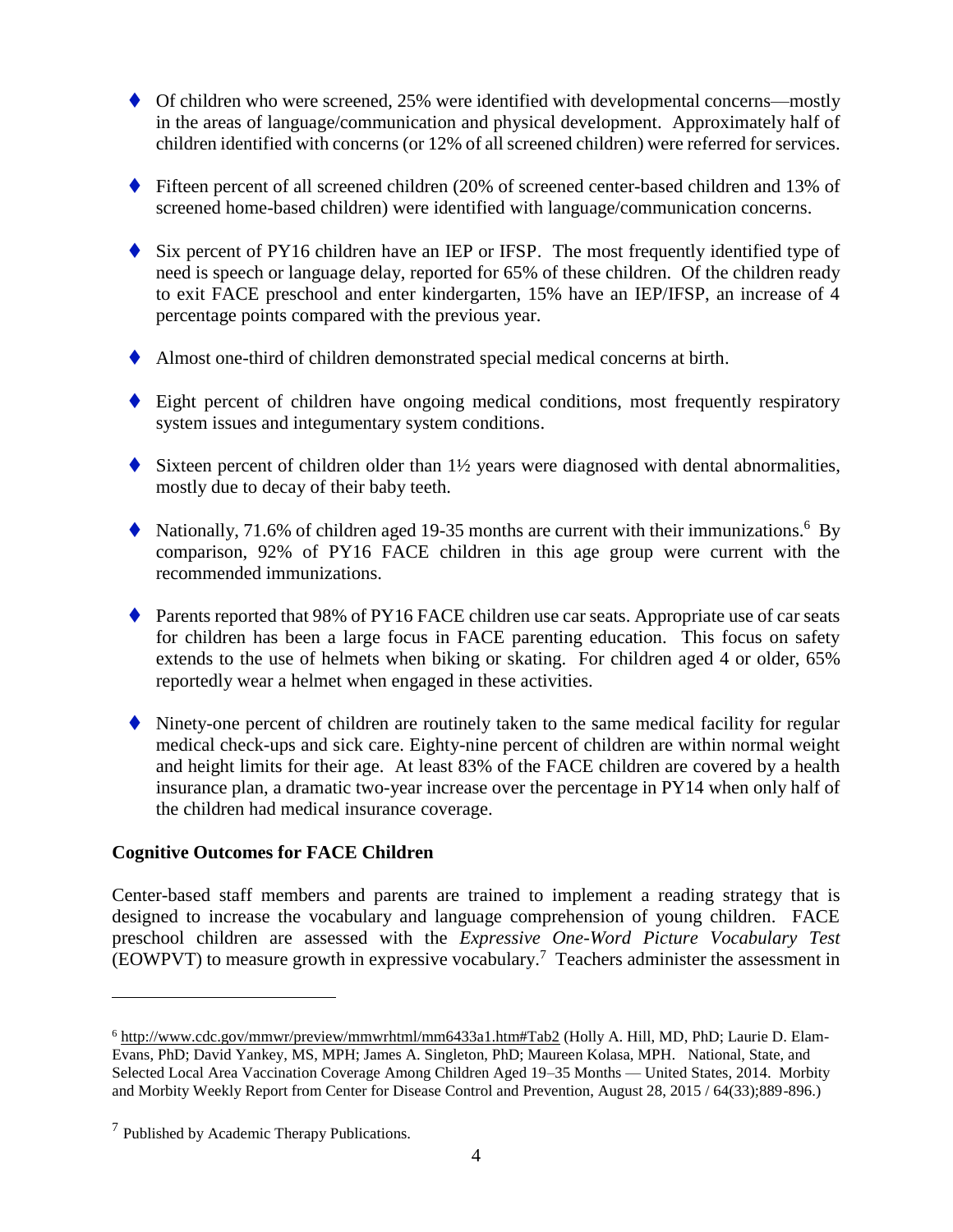the fall, at midterm, and in the spring. Scores are standardized to a mean of 100 and a standard deviation of 15.

 Average pre-test standard scores range from a low of 92 (for children who attended the center-based program midterm-spring), which equates to the  $30<sup>rd</sup>$  national percentile, to 96 (for the children who attended fall-spring), which equates to the 39<sup>th</sup> national percentile (see Figure 2).



**Figure 2. Average EWOPVT Standard Scores and National Percentile Equivalents by PY16 Testing Cycle**

- FACE children significantly and meaningfully increased their performance at post-test. Their post-test scores increased by an average of 7 standard scores, which is a meaningful increase of approximately one-half of a standard deviation. The average post-test score for preschoolers is 102, which is two standard scores above the national average and equates to the 55th national percentile.
- Children who attended preschool the entire year and were tested in the fall and spring of PY16 demonstrated the largest gains, with an average increase of 7 standard scores (one-half of a standard deviation), rendering them at the 58th national percentile at the end of the school year.
- FACE preschool children with IEPs scored significantly below other preschoolers at pretest, scoring a full standard deviation below the national average with a standard score of 85. At post-test, children with IEPs increased their average score to 93, a significant and meaningful increase of approximately one-half of a standard deviation. Although they continue to score significantly lower than other preschoolers (who had average pre-test and post-test scores of 96 and 103, respectively), they made meaningful progress in closing the gap and reaching the national average as preschoolers.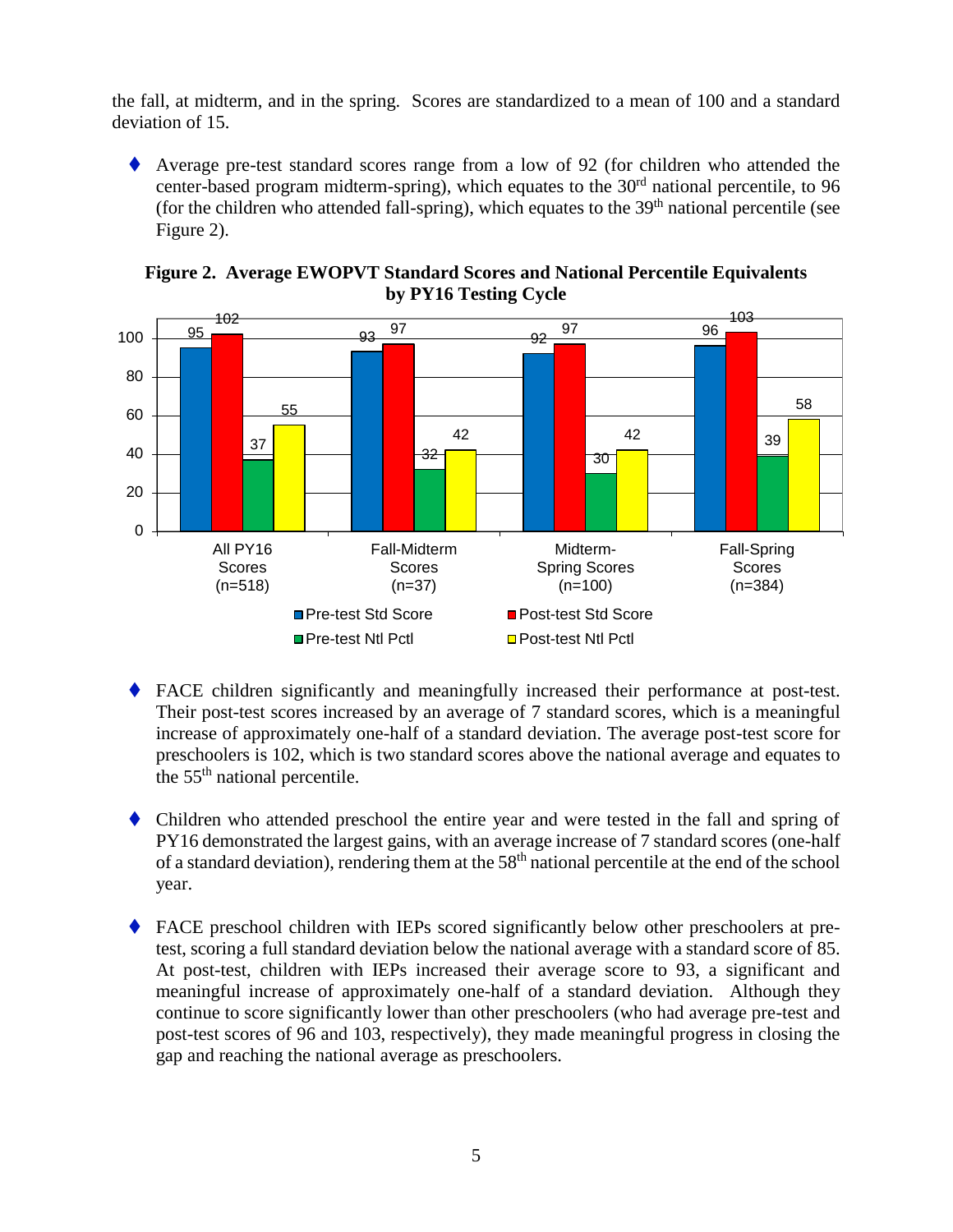Early childhood teachers also assess developmental progress of FACE preschoolers using Meisels' *Work Sampling System* (*WSS*). Sixty-three percent of center-based children were rated at least twice on performance indicators in each of eight domains during PY16.<sup>8</sup>

- $\blacklozenge$  For each of the eight domains, FACE preschool children demonstrate statistically significant improvement in ratings on every domain for both 3- and 4-year-old children.
- Approximately one-half of ratings for 3-year-olds and three-fourths of ratings for 4-yearolds demonstrate proficiency in physical development. Approximately one-third of ratings for 3-year-olds and about two-thirds of ratings for 4-year-olds indicate proficiency in personal/social development and the arts. Approximately one-fourth of 3-year-olds and onehalf of 4-year-olds are rated as *proficient* in the language/literacy, language/literacy for English learners, mathematical thinking, scientific thinking, and social studies domains.

Parents believe that FACE has a large impact on the cognitive development of their home- and center-based children.

- Eighty-one percent of parents believe that FACE participation has a *large* impact on increasing their child's interest in learning.
- Approximately three-fourths of parents report that FACE participation has a *large* impact on increasing their child's interest in reading, increasing their child's verbal/communication skills, increasing their child's self-confidence, and preparing their child for school.
- Almost 70% of parents report a *large* impact on improving their child's ability to get along with other children, while almost 30% report *somewhat* of an impact.

#### **Home Literacy Practices**

 $\overline{a}$ 

- Home- and center-based parents report that FACE participation has a large positive impact on their home literacy practices.
- Seventy-six percent of FACE parents read to their child *daily or almost daily*. Seventy-seven percent of FACE parents with children ages 3-6 also report they read to those children on a *daily* or *almost daily* basis. This is a considerably higher percentage than parents nationwide. Only 55% of parents nationally read to their 3- to 6-year-old children this frequently (see Figure 3).

<sup>&</sup>lt;sup>8</sup> WSS domains include personal and social development, language and literacy, language and literacy for English learners, mathematical thinking, scientific thinking, social studies, the arts, and physical development.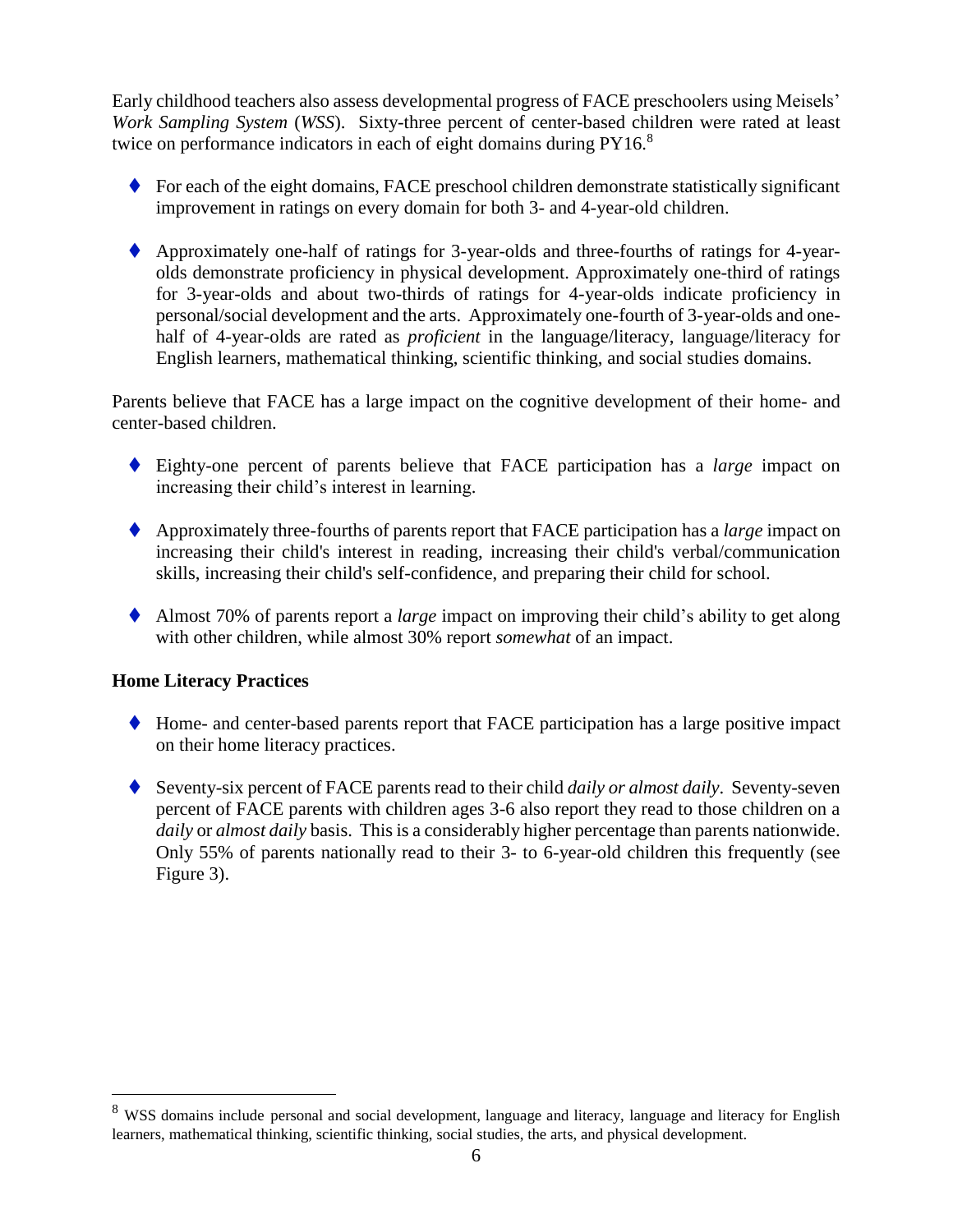#### **Figure 3. Percentage Distribution of Frequency That Center-based Parents and Parents Nationally Read to Their Child**



- Nationwide, parents who are categorized as similar in economic status to most FACE families read to their children even less frequently. Only 40% of those parents read *daily* to their 3- to 6-year-old children.
- FACE parents significantly increase the frequency that they provide opportunities for their child to scribble, draw or write from 87% reporting that this occurred *daily* or *almost daily* initially to 93% of parents who do so at year's end.
- FACE parents significantly increase the frequency that they listen to their child "read" by year's end. Eighty-one percent of FACE parents reported listening to their child "read" on a *daily* or *almost daily* basis early in FACE participation, increasing to 84% at the end of their FACE participation.
- FACE parents significantly increase the frequency that they encourage their child to complete responsibilities; 82% of parents reported that this occurred *daily* or *almost daily* initially and 86% of parents report this frequency at year's end.
- FACE parents significantly increase the frequency that they let their child make choices by year's end. Eighty-five percent of FACE parents reported letting their child make choices on a *daily* or *almost daily* basis early in FACE participation, increasing to 90% at the end of their FACE participation.
- The frequency that FACE parents tell stories to their child significantly increases during FACE participation. Early in their participation, 70% of parents reported they tell stories to their child *daily or almost daily*. At the end of the year, 76% of parents do so.
- The number of children's books reported at the time of initial enrollment increased significantly by the end of PY16. The percentage of households with 31 to 50 books increased from 16% to 27%, and households with more than 50 children's books increased from 20% to 30% at the end of PY16. Forty-four percent of FACE households had 20 or fewer children's books initially, but by the end of PY16 that percentage had decreased to 24%. All households had at least five children's books.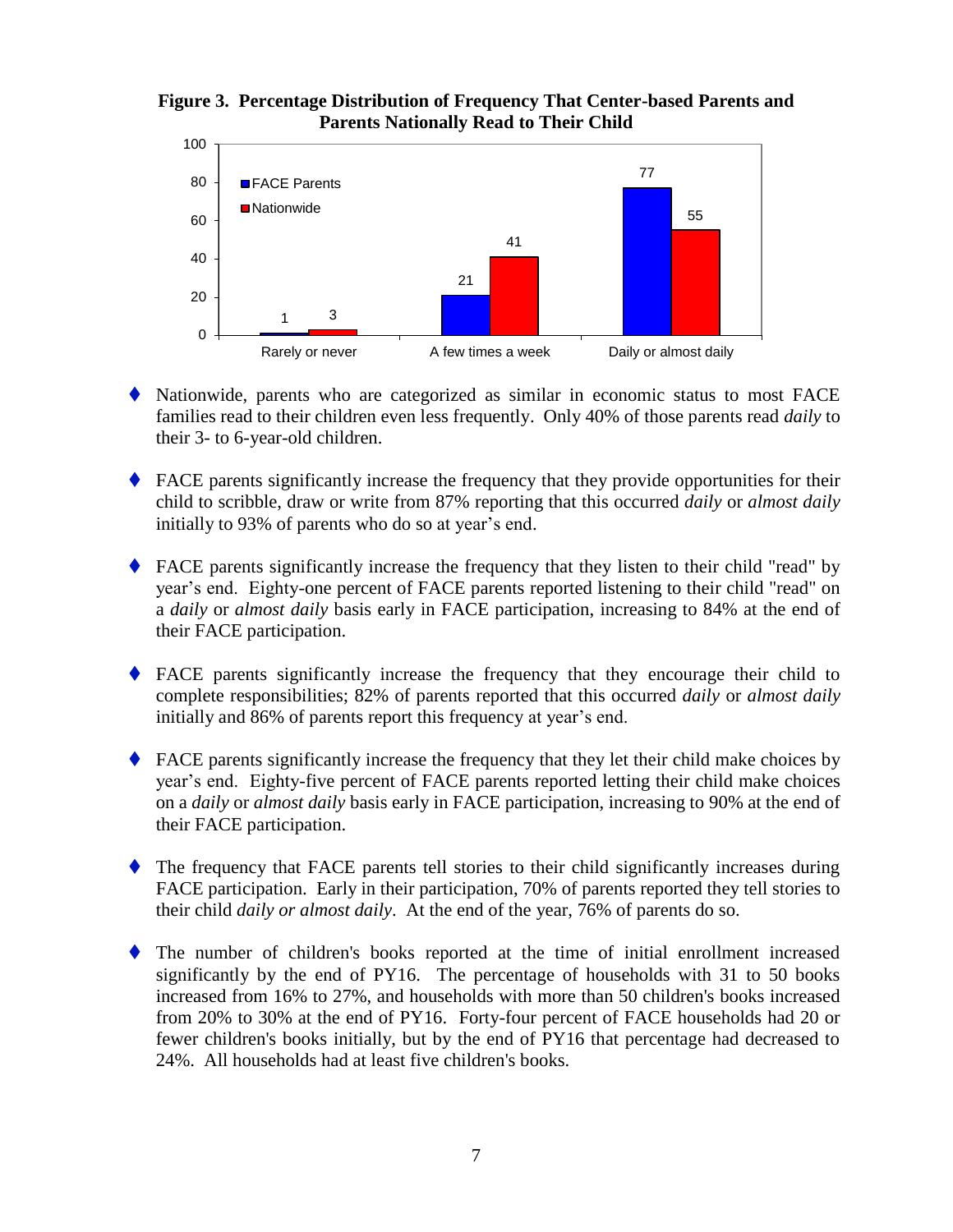#### **Parent Involvement in Children's Education**

The FACE program's focus on increasing parent involvement in children's education is supported by research, which indicates that parent involvement in their child's school increases literacy achievement—and matters most for children at greatest risk*.* The involvement of PY16 FACE parents in the education of their K-5 children is compared with national.<sup>9</sup> See Figure 4.

#### **Figure 4. Percentage of FACE Parents of K-5 Children and a National Comparison Group of Parents Reporting Involvement in Their Child's Education**



- $\blacklozenge$  Most FACE parents with K-5 children attend classroom or school events (90%), compared with fewer parents nationally  $(80\%)$ .
- Almost 70% of PY16 FACE parents volunteer in the classroom or school or participate on school committees; 53% of parents nationally do so.

#### **Outcomes for FACE Adults**

 $\overline{a}$ 

The FACE program encourages parents to set explicit goals for themselves. Ninety-nine percent of home-based parents set goals and 80% completed one or more goals. Similarly, 98% of centerbased adults set goals and 85% completed them.

- Eighty percent of center-based adults set parenting goals; 68% of these center-based adults achieved their parenting goals.
- Seventy-seven percent of home-based adults set parenting goals for themselves; 63% of the home-based adults who set parenting goals completed their goals.

At least 90% of home- and center-based parents report that FACE impacts their parenting skills *somewhat* or *a lot* in all areas that are measured.

 Significantly more parents who participated in home-based-only services believe that FACE helped them *a lot* to increase their understanding of child development (76% vs. 70%).

<sup>9</sup> National Center for Education Services. (2012). Parent and family involvement in education, from the National Household Education Surveys Program of 2012. p. 6. Retrieved April 18, 2016 from: http://nces.ed.gov/pubs2013/2013028rev.pdf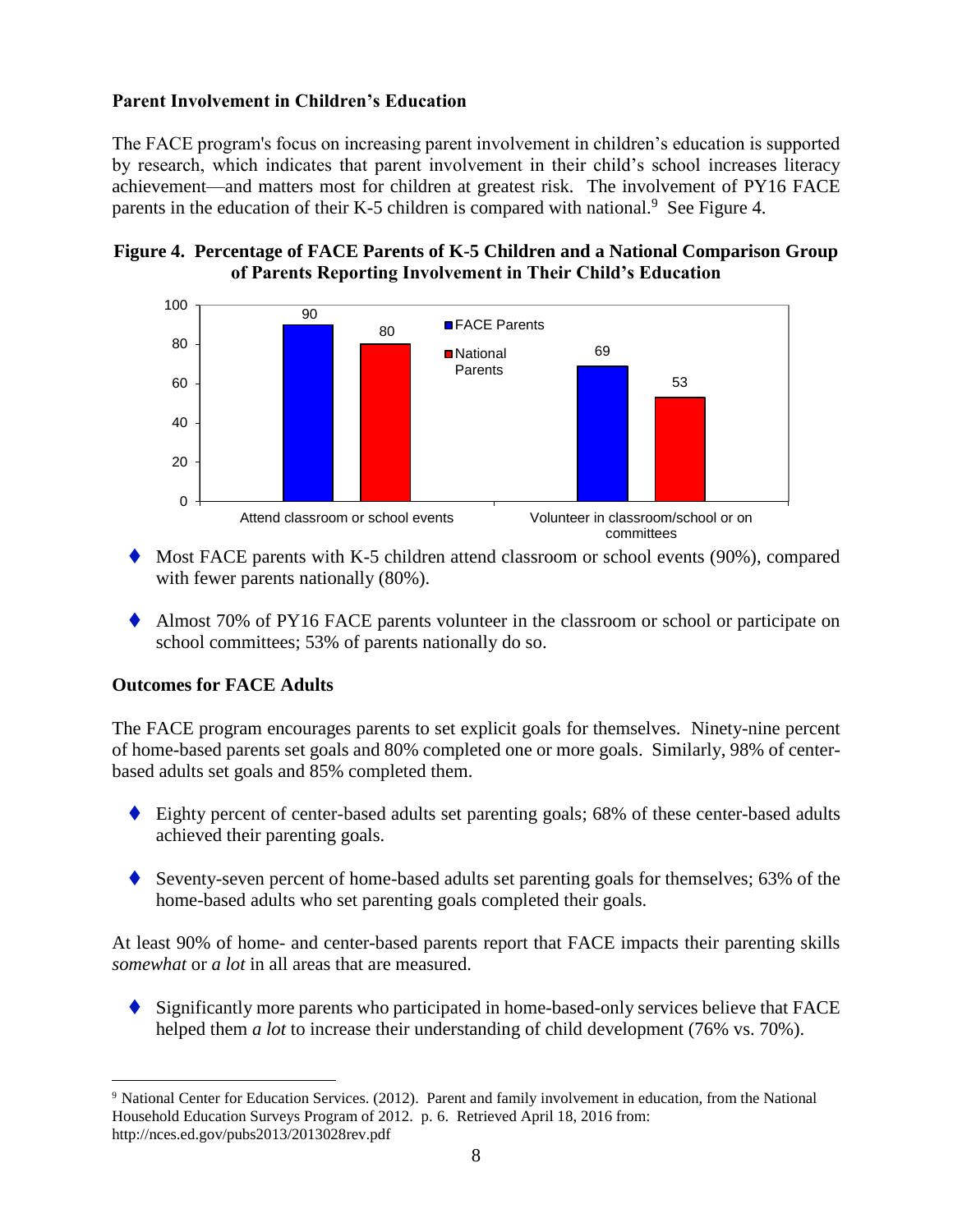- Compared with home-based-only parents, significantly more full-FACE-model parents report that FACE helped them *a lot* to increase their ability to encourage their child's interest in reading (77% vs. 68%) and to speak up for their child (70% vs. 65%).
- Almost 80% of parents indicate that FACE helped them *a lot* in increasing the amount of time they spend with their child, in becoming more involved in their child's education, in becoming a better parent, and in more effectively interacting with their child.

The academic achievement of adults is an important focus for the center-based component of FACE. In FACE adult education, teachers assess academic achievement with the *Comprehensive Adult Student Assessment System* (CASAS).

- Seventeen percent of FACE adults scored at beginning reading levels (*prebeginning*/*beginning literacy* or *beginning/intermediate basic skills)* at pre-test; 46% scored at the highest levels (*adult secondary* or *advanced adult secondary*). At post-test, 16% scored at the beginning levels and 58% scored at the highest levels, with 30% scoring at the *advanced adult secondary* level.
- Forty-five percent of adults with matched scores in math scored at the *pre-beginning* to *intermediate basic skills* in math, decreasing to 36% at post-test. Fifty-four percent were assessed at the *advanced basic skill* level or higher at pre-test; 64% scored at that level or higher at post-test.
- Twenty-nine percent of adults increased their reading score at least one level, and 33% advanced at least one level in mathematics.
- On average, adults demonstrate a statistically significant 3-point increase in reading and a 3 point increase in math. Sixty-six percent of adults demonstrated reading gains and 66% demonstrate gains in mathematics.
- Almost two-thirds of center-based adults set educational goals; slightly more than one-third of these adults completed at least one educational goal. Slightly more than 35% of homebased adults set educational goals and 15% of these adults achieved them.
- Eighty-five percent of center-based adults report improved academic skills for personal growth; 58% report that they were helped *a lot* in this area*.* Sixty-one percent report improved academic skills for advanced education; 31% report that they were helped *a lot.*
- Among the PY16 center-based adults with the goal of obtaining a GED or a high school diploma, FACE participation helped 43% of these adults make progress towards achieving their goal. They either passed a GED test, received a GED diploma or received a high school diploma.
- ◆ Forty-seven adults completed GED or high school diploma requirements in PY16. Twentynine of the adults who completed requirements for a GED or high school diploma are centerbased adults; 18 are home-based adults. Eleven percent of the PY16 adults without a GED or high school diploma at enrollment earned their GED or diploma during the year. Since the inception of FACE, approximately 1,470 FACE adults have obtained their GED or high school diploma.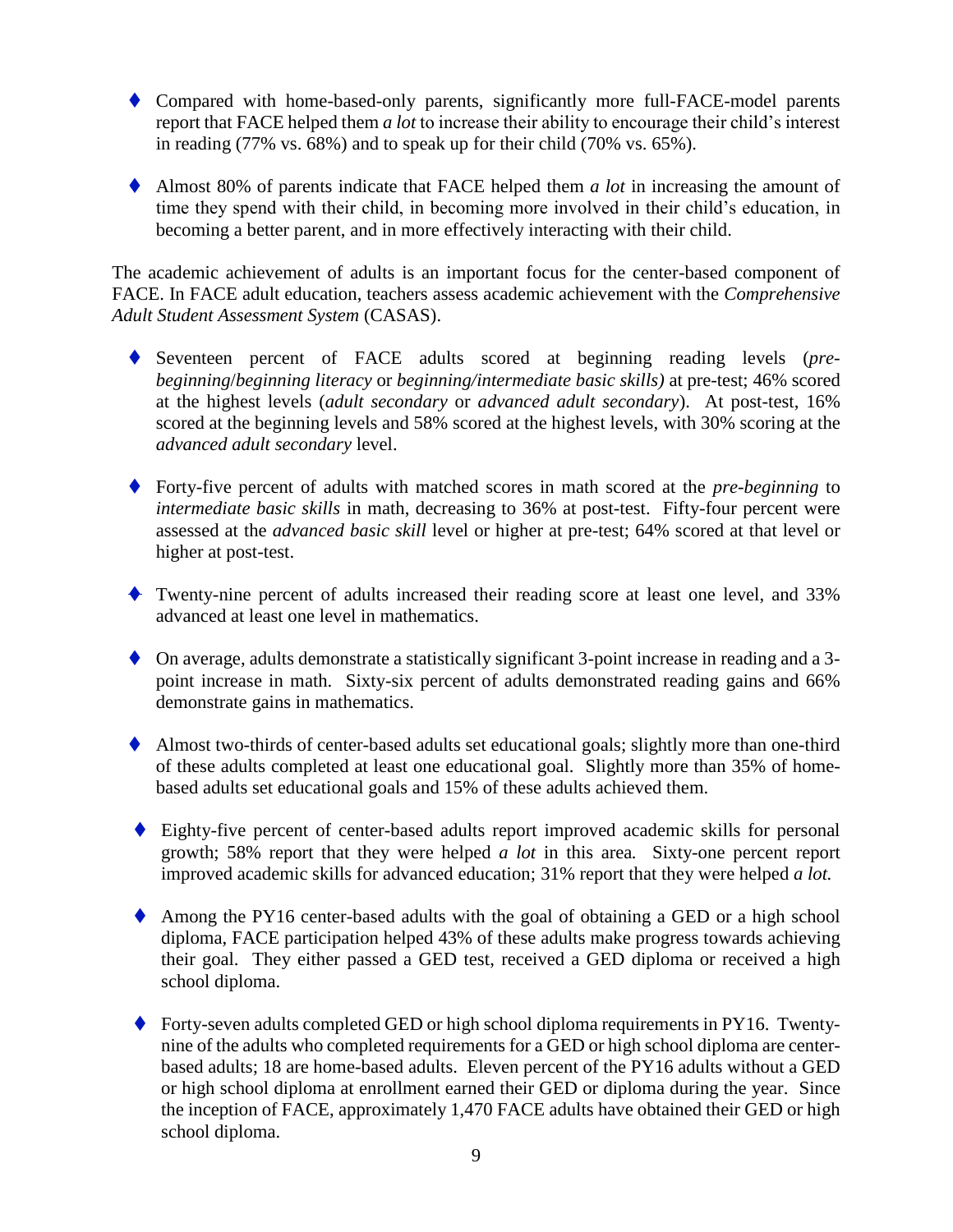- FACE's promotion of life-long learning is demonstrated by 104 home-based adults and 91 center-based adults who attended college or vocational courses during the year. Slightly more than one-fourth of the PY16 adults who report they are discontinuing the FACE program at the end of the year plan to enroll in college or technical school after leaving the FACE program.
- ◆ During PY16, 406 adults became employed; 52% were home-based adults and 48% were center-based adults. Of 189 center-based adults who enrolled in FACE to improve their chances for getting a job or a better job, 35% report that FACE helped them obtain a job or a better job. Throughout the history of FACE, approximately 6,650 adults gained employment during their FACE participation.
- Some FACE participants earn the required credentials to become employed in FACE. Thirty-one percent of FACE staff members are former FACE participants.
- As a result of FACE participation, most FACE adults (86-95%) report feeling better about themselves, having more self-direction and self-discipline, having increased frequency of interactions with other adults, and gaining improved communication skills.
- Slightly more than 70% of FACE adults report that FACE participation helped improve their physical fitness.

#### **Integration of Native Language and Culture**

The FACE program supports and celebrates the culture and language of the FACE communities. Over time, tribal members have obtained the qualifications to predominantly staff the FACE programs. Native language and culture are also infused throughout the FACE program.

- The FACE program prioritizes the hiring of tribal and community members. Eighty percent of all PY16 FACE staff positions are held by American Indians. Almost all parent educators (945), 73% of coordinators, 59% of adult education teachers, 66% of early childhood teachers, and 92% of early childhood co-teachers are American Indian.
- Approximately 95% of FACE programs report that language and/or cultural traditions and values are integrated at least *sometimes* in each of the FACE components.
- In the 34 FACE schools that have a culture teacher, the teacher assists the FACE staff in efforts to integrate native language and culture in FACE programs. The culture teacher provides classroom instruction for FACE preschoolers in 23 of the programs and for FACE adults in 19 schools.
- Sixty percent of PY16 adults indicate that participation in FACE helps increase their use of their native language. Sixty-seven percent of PY16 adults who participate in center-basedonly services report this impact, as do significantly fewer 58%, but more than half, of adults who participate in the home-based-only services.